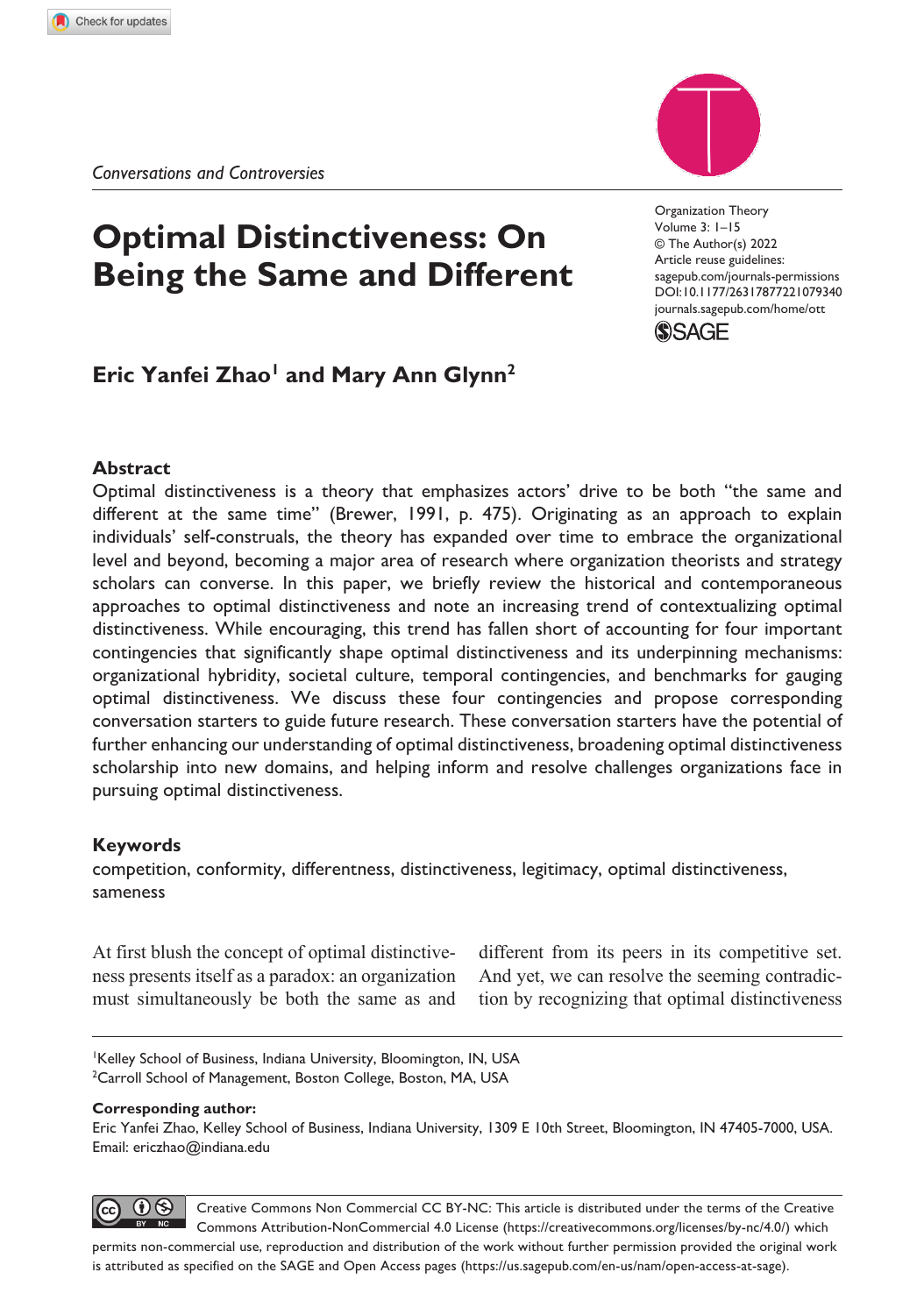struct of similarity, in that an organization's sameness derives isomorphically from organizational needs to be legitimate, to be categorized as one kind of organization and not another, and to be recognized as a credible member of the market category with which it identifies. Organizational strategy anchors differentness, in that it derives from organizational needs to compete effectively, to be maximally different from rivals, and to gain advantages in the market. Thus, optimal distinctiveness alerts us to how organizations confront competing pressures to be simultaneously similar to and different from their peers (Deephouse, 1999) and, in parallel, the conjunction between OT and strategy, respectively.

Indeed, optimal distinctiveness represents one of the most vibrant areas of research where organization theorists and strategy scholars can seriously converse with each other. On the one hand, Durand and Haans (2022, in this issue) propose that "the theoretical and empirical focus in the literature has disproportionally been on the 'distinctiveness' side of the 'optimal distinctiveness' coin." Reflecting this, we observe that optimal distinctiveness has been studied under an umbrella of terms that reflect its strategic focus, including strategic plurality (Glynn, Barr, & Dacin, 2000), strategic similarity (Deephouse, 1999), competitive conformity (Chen & Hambrick, 1995), and strategic conformity (Finkelstein & Hambrick, 1990). On the other hand, scholars argue that optimal distinctiveness research has embraced an OT orientation from the very beginning, as reflected in the notion of legitimate distinctiveness (Navis & Glynn, 2011), and has over time anchored primarily on the OT literature and paired with major OT theoretical frameworks, such as categories and categorization (Barlow, Verhaal, & Angus, 2019; Haans, 2019; Zhao, Ishinhara, Jennings, & Lounsbury, 2018), institutional logics (Zhao, Fisher, Lounsbury, & Miller, 2017), institutional theory (Taeuscher & Roth, 2021; Zhao et al., 2017), identity and identity work (Grimes, 2018; Navis & Glynn, 2011; Zuzul & Tripsas, 2020), and cultural entrepreneurship (Lounsbury &

Glynn, 2019), in conceptualizing and resolving the sameness–differentness tension (see Zhao, 2022 for a synthesis of the literature).

Building on these advancements, we believe optimal distinctiveness has the potential to become a conducive platform where strategy and OT scholars, and the management community more broadly, can engage a productive conversation, and this potential has yet to be fully unleashed. Indeed, as Davis and DeWitt (2021) observed, a significant "divide between strategy and organization theory" still exists. Similarly, Greve (2021) argued for the "necessary interaction between research based on organizational theory and strategic management." Optimal distinctiveness is perhaps one of the most promising and generative topics where strategy and organization theory scholars have substantively engaged each other and thus has great potential of addressing the divide between the two disciplines (Zhao et al., 2017; Zuckerman, 2016).

In this paper, we aim to show the potential for optimal distinctiveness research to serve as such a platform by identifying several topics that need further scholarly attention. To this end, we first briefly review the historical and contemporaneous approaches to optimal distinctiveness and highlight its emerging, yet insufficient, focus on the contextualization of the sameness– distinctiveness tension. Our core argument is that optimal distinctiveness functions as a conceptual guardrail, enabling competitive differentiation but hemming it in with conformity, so as to endow an organization with legitimacy. However, the functioning of this guardrail varies depending on four important contextual contingencies that have been underexplored to date: organizational hybridity, societal culture, temporal contingencies, and different benchmarks for gauging optimal distinctiveness. We argue that these four aspects of context are critical in enhancing our understanding of optimal distinctiveness and accordingly propose four possibilities for future research which we present as conversation starters. These conversation starters have the potential of not just advancing the optimal distinctiveness conversation per se but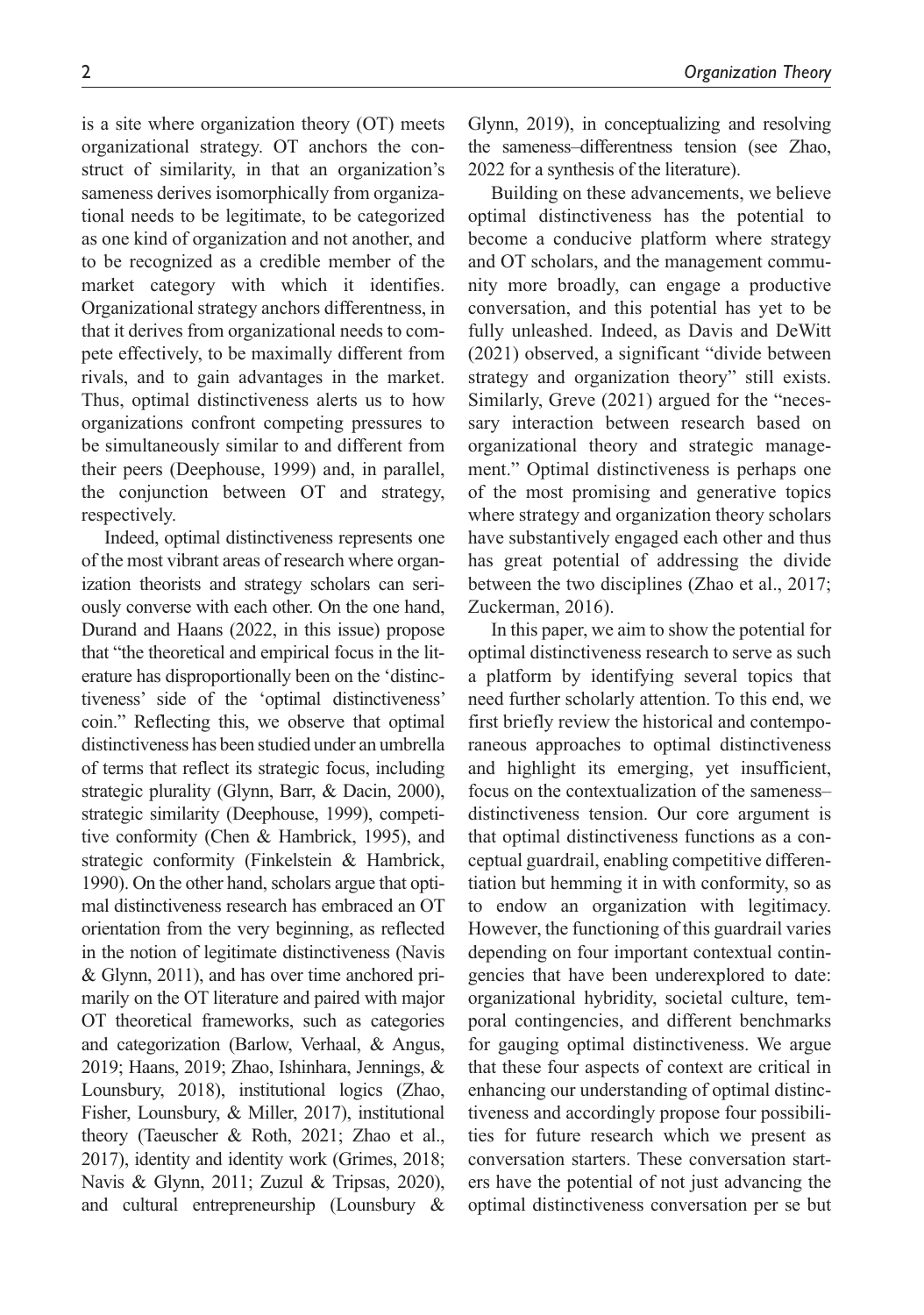also opening up avenues for bridging optimal distinctiveness research with contemporary OT topics (e.g., hybridity), broadening optimal distinctiveness research into new domains (e.g., international business), and further integrating OT and strategy research (e.g., competitive dynamics).

## **Historical and Contemporaneous Research on Optimal Distinctiveness**

The genesis of research on optimal distinctiveness lies in Marilynn Brewer's classic work on individual self-construal: "Social identity," she wrote, speaks to "a fundamental tension between human needs for validation and similarity to others (on the one hand) and a countervailing need for uniqueness and individuation (on the other)" (Brewer, 1991, p. 477). While optimal distinctiveness research has a strong social psychological root, it was Deephouse who extended this framework to the organizational level. In particular, Deephouse (1999) articulated strategic balance theory, proposing that firms face "a trade-off between conforming and differentiating" (p. 153) and resolve this trade-off by being "as different as legitimately possible" in organizational strategies (p. 147). At the time that Deephouse was writing, scholarly interest in institutionalism was on an upward trajectory. Provoked by the question, "What makes organizations so similar?" (DiMaggio & Powell, 1991), the response institutional isomorphism—became synonymous with optimal distinctiveness's notion of sameness, and industry peers' average strategies were considered important benchmarks for gauging sameness and differentness. Glynn and Abzug (2002) extended the initial strategic focus (e.g., asset strategies) to the symbolic realm, showing that organizational names can serve as an important source of legitimacy (also see Zhao, Ishihara & Lounsbury, 2013).

While institutionalism set the stage for the conforming aspects of optimal distinctiveness, strategic management addressed the differentiating aspects. The latter offered a stark counterpoint to the homogenizing forces emphasized by institutionalism in that it focused on how organizations distinguish themselves from their peers by exploiting what makes them distinctive, unique, and valuable (Barney, 1991). Noteworthy in this stream is work by Oliver (1991, 1997), who advanced the theoretical integration of the institutional and strategic perspectives, arguing that strategic management would restrict organizations' range of strategic responses to institutional forces. Accordingly, optimal distinctiveness is conceptualized as operating at the intersection of OT and strategy and functioning as an important guardrail in managing the sameness–differentness tension.

This view of optimal distinctiveness's function as a guardrail is also reflected in the vibrant literature on cultural entrepreneurship. In their theorization of cultural entrepreneurship, Lounsbury and Glynn (2001, p. 552) explicated optimal distinctiveness's role in enabling entrepreneurial wealth creation: "Entrepreneurs strive for 'optimal distinctiveness' . . . to balance the need for strategic distinctiveness against that of normative appropriateness . . . and other industry-level structural factors that may cause organizations to become more homogeneous." They argued that the primary vehicle for achieving optimal distinctiveness is through identity, manifested in the entrepreneurial story. Similarly, Navis and Glynn (2011, p. 480) identified comparable guardrails when they postulated that entrepreneurial identities become legitimately distinctive when "they consist of legitimating claims that align the entrepreneurial endeavor with expectations arising from institutionalized conventions and consist of distinctiveness claims that distance it from such institutionalized conventions in ways that are meaningful."

Building on this pioneering research, optimal distinctiveness has developed into a vibrant stream of research at the intersection of OT and strategy and has attracted significant scholarly attention in the past few years. Studies of optimal distinctiveness have emphasized the tension implied in an organization's positioning in the market, of being not too similar/conforming nor too different/competitively distinctive.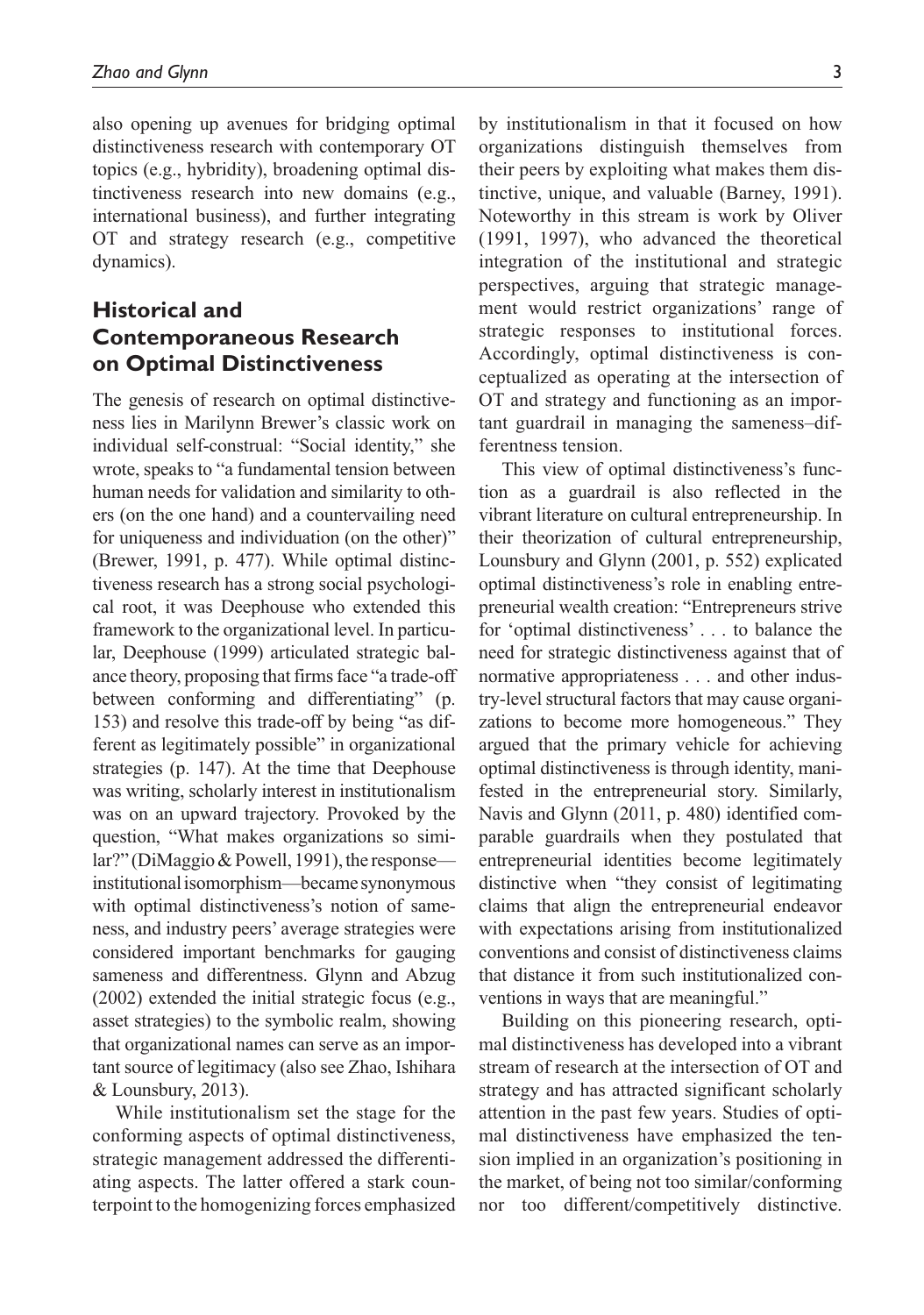Throughout the concept's evolution, theories of optimal distinctiveness have emphasized the trade-offs between the two seemingly contradictory poles of sameness and differentness while advocating that a balance be struck between the opposing pressures. This has been observed in a variety of organizational contexts, from entrepreneurship to the emergence of market categories to audience evaluations of mature organizations. Thus, significant advancements in studying optimal distinctiveness are clearly evident, and optimal distinctiveness has been shown to represent a common problem that organizations wrestle with across a broad range of contexts.

Not only has the literature burgeoned, but it has also gained in sophistication, nicely investigating optimal distinctiveness in interesting and important ways. One major advancement in this literature is that it has not simply demonstrated the existence of the sameness–differentness tension in different contexts but also increasingly contextualized this tension by problematizing its nature and strength. Researchers have illuminated the relationship between strategic positioning and performance by accounting for the underlying legitimacy and competitive pressures, the different sources and strengths of these pressures, and how the sources and strengths of these pressures vary across contexts and over time (see Zhao, 2022). Different approaches have been proposed in contextualizing how optimal distinctiveness functions as a guardrail and addresses the tension between sameness and differentness. One approach is to show how sameness and differentness can be orchestrated across multiple features within the same practice, e.g., the breadth versus depth of corporate social responsibility activities (Zhang, Wang, & Zhou, 2019). A second approach focuses on the compensating and complementary effects of different types of strategic practices. For instance, Miller, Amore, Le Breton-Miller, Minichilli, and Quarato (2018) showed that family firms conform to industry financial norms to compensate for the potential illegitimacy discount associated with family governance (e.g., Miller, Le Breton-Miller, & Lester, 2013). A third approach examines how firms combine strategic practices with symbolic gestures to become optimally distinct, as evident in Younger and Fisher's (2020) study of new ventures' image formation. A final approach examines how organizations can manage firm-level strategies (e.g., collaboration with peers) in combination with broader environmental conditions so as to optimally distinguish themselves and enable success (Gupta, Crilly, & Greckhamer, 2020; McKnight & Zietsma, 2018).

Although these approaches have played important roles in advancing optimal distinctiveness research, they tend to focus on discerning and theorizing polarities of sameness and differentness, and they commonly propose resolving this tension by separating and addressing the two pressures through different organizational dimensions. More recently, studies have gone beyond this approach of polarizing and compartmentalizing and instead examined different contexts that function as conditional factors, i.e., contexts that can influence the nature and relative strengths of the poles underpinning optimal distinctiveness which in turn affect the relationship between strategic positioning and performance. These contextual contingencies can range from micro-level individual or personal characteristics, such as status (Prato, Kypraios, Ertug, & Lee, 2019; Syakhroza, Paolella, & Munir, 2019), to more macro-level organizational characteristics, such as ownership (Ge & Micelotta, 2019; Zhang et al., 2019) or governance structures (Miller et al., 2018), as well as even higher-level structures, such as the market categories themselves (Barlow et al., 2019; Gehman & Grimes, 2017; Haans, 2019).

We build on and extend this recent effort by proposing four additional avenues to further contextualize optimal distinctiveness research. Specifically, we consider how optimal distinctiveness plays out (1) in organizations' hybridization process, (2) across different societal cultures, (3) over different temporal contingencies, and (4) against different benchmarks. These four avenues are derived from our understanding and review of the optimal distinctiveness literature, but we do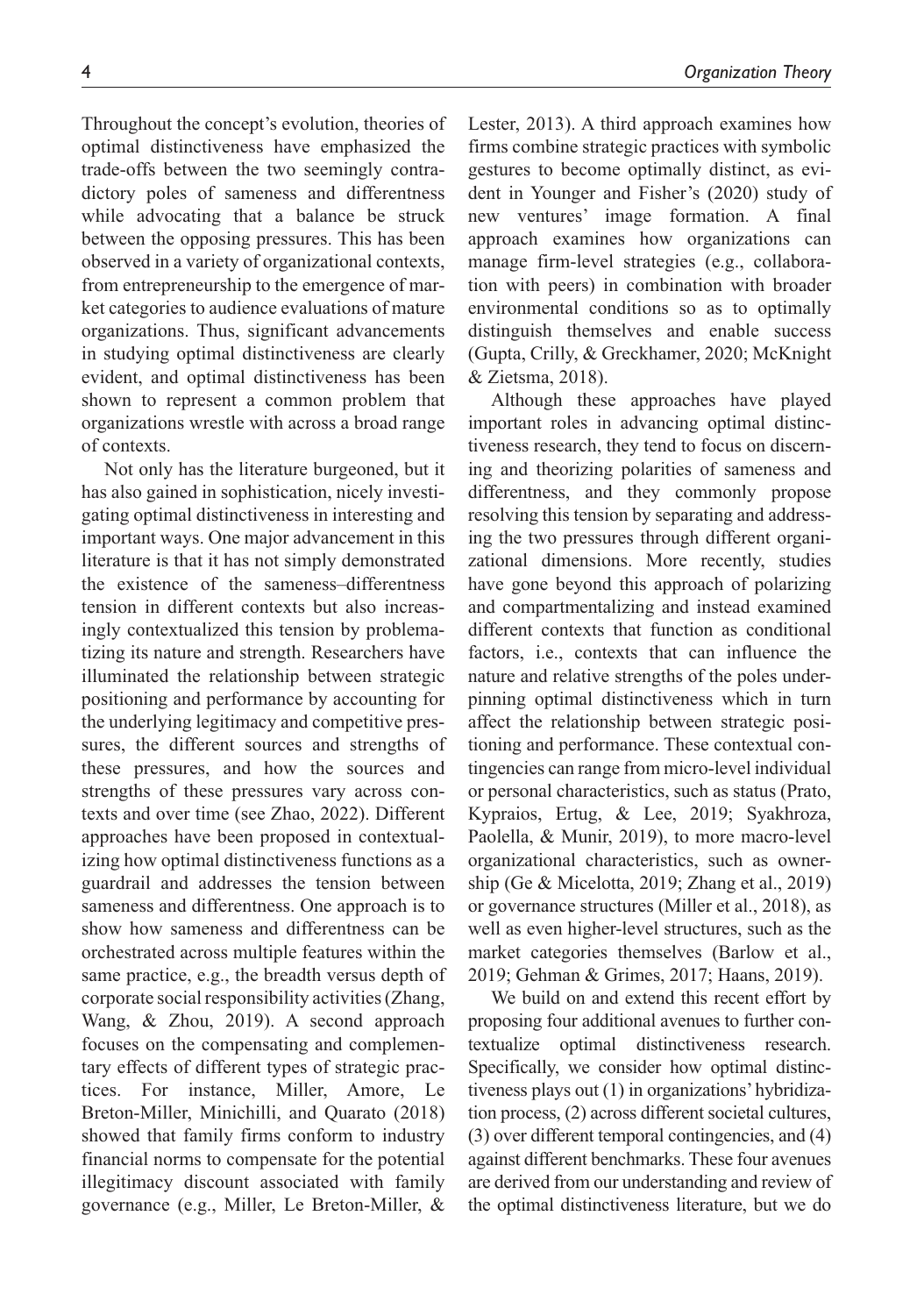not claim that they represent an exhaustive list of contextual contingencies. Instead, we aim to use these four avenues as conversation starters that can motivate more extensive discussions on the contextualization of optimal distinctiveness. We hope these conversation starters can serve as springboards for bridging optimal distinctiveness research with contemporary OT topics (e.g., hybridity), broadening the optimal distinctiveness conversation into new fields (e.g., international business), and further integrating OT and strategy research (e.g., competitive dynamics).

## **Further Contextualizing Optimal Distinctiveness: Four Avenues for Future Research**

## *Optimal distinctiveness and organizational hybridity*

One important context that is critical for understanding and resolving the sameness–differentness tension is that of organizational hybridity (Battilana & Lee, 2014; Zhao et al., 2017). A hybrid organizational identity consists of elements that ordinarily do not go together (Albert & Whetten, 1985); as such, it carries inherent tensions that can parallel those in optimal distinctiveness. Hybridity, as it is typically conceptualized, involves managing trade-offs between economic and social aspects of an organization's identity. This theme features prominently in research on social enterprises (e.g., Battilana, Sengul, Pache, & Model, 2015; Golden-Biddle & Rao, 1997; Smith & Besharov, 2019; Wry & Zhao, 2018), including those that balance financial interests against social concerns as broad as financial inclusion (Cobb, Wry, & Zhao, 2016; Zhao & Wry, 2016); community service (Almandoz, 2014), general social interests (Yan, Ferraro, & Almandoz, 2019), and religious concerns (Gümüsay, Smets, & Morris, 2019).

Given their apparent internal incompatibility, hybrid identities are sometimes managed by separating the conflictual components. For instance, Glynn (2000) revealed such hybridityinduced conflict in her study of the 1996 Atlanta Symphony Orchestra strike, where the inherent incompatibility of the organization's utilitarian and aesthetic elements surfaced and precipitated the musicians' work stoppage. At the symphony, she found that the compartmentalization of these two identities—economic (carried by the administration) and the aesthetic (carried by the musicians)—functionally kept the conflict at bay. However, when the administration decided not to tenure six musicians (whom the musicians judged to be tenurable), the musicians perceived a breach, i.e., an over-reach of the administrator's responsibilities that extended far beyond the administrative role. This approach to hybridity appears to be consonant with optimal distinctiveness studies demonstrating that optimal distinctiveness may be achieved by spatially separating the locus of conformity versus that of differentiation imperatives.

The form of hybridity that Glynn (2000) found at the symphony is what Albert and Whetten (1985, p. 271) described as an ideographic or specialized form "in which each internal unit exhibits only one identity" and is compartmentalized. However, spatial separation is not the only approach to hybridity. An alternate form of hybridity is one "in which each internal unit exhibits the properties of the organization as a whole. . .we label the holographic form" (Albert & Whetten, 1985, p. 271); here, the conflictual elements are integrated into an individual's role. Although the ideographic form is more common, the holographic describes some organizations (Battilana & Dorado, 2010). For instance, Golden-Biddle and Rao (1997, p. 594) investigated the effects of a holographic identity, "one diffused throughout the organization. . . [which can] generate significant intra-role conflict for role incumbents" when confronted with contradictions. There was a breach in expected role behavior here, between being vigilant monitors versus friendly colleagues in a nonprofit medical organization—which was resolved quite differently from that in Glynn's case. Rather than the open conflict of the different camps that Glynn (2000) observed, Golden-Biddle and Rao (1997) demonstrated that the different camps teamed up and worked in concert to restore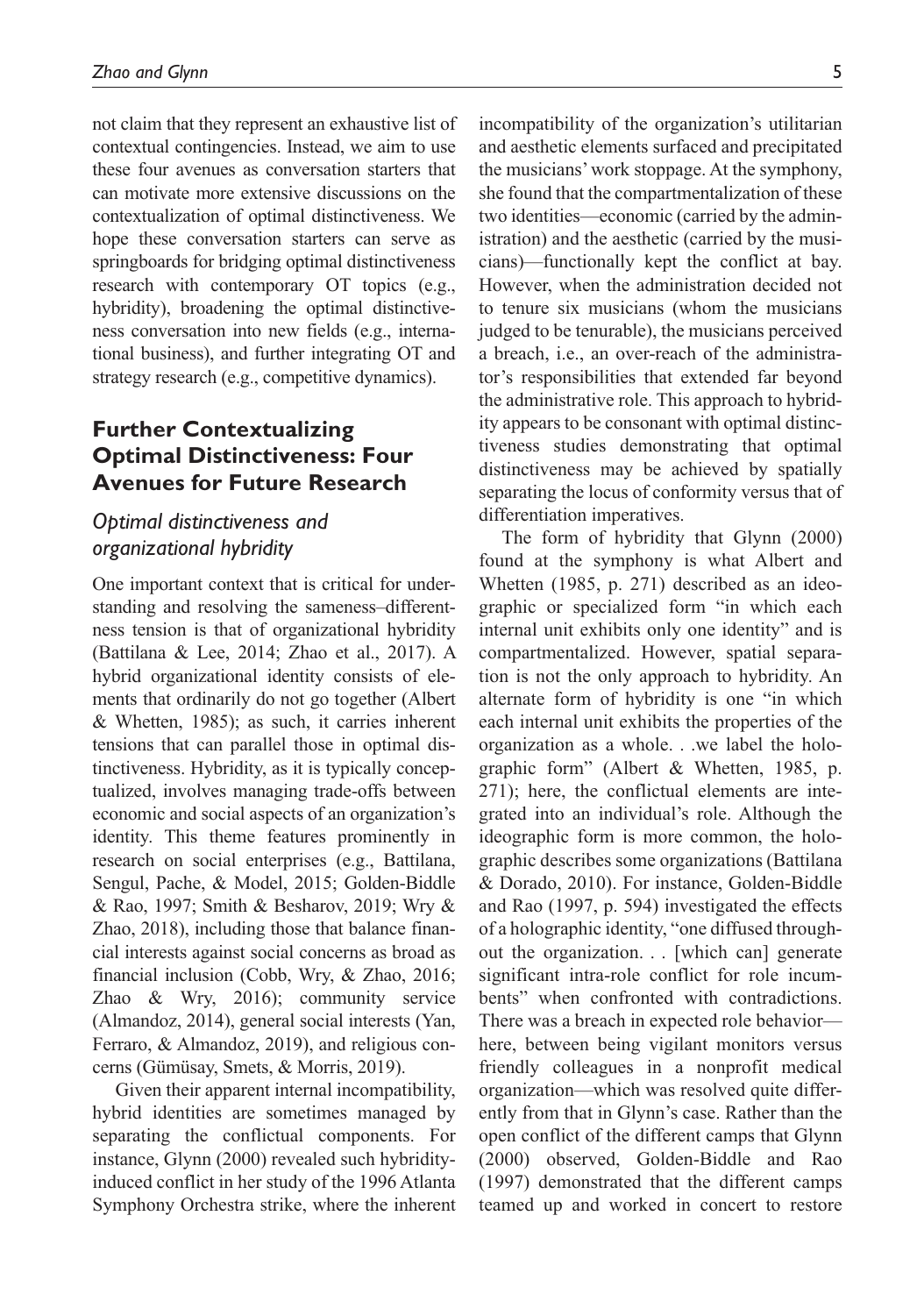order and repair identity, redressing the seeming incompatibility.

Applying these notions of hybridity to the management of optimal distinctiveness suggests that the way in which the sameness and differentness dimensions are held in an organization has important implications for the ripening of latent conflicts, their resolution, and the "relative adaptive advantage" of an organization to survive and compete strategically in the market (Albert & Whetten, 1985, p. 271). When the polarities of optimal distinctiveness are held separately and ideographically in different divisions, such as in the care and science divisions of a medical education organization (Dunn & Jones, 2010), or in separate organizational units, such as corporate strategy and R&D, more specialized knowledge and diverse approaches to sameness and differentness are possible. However, conflicts across the different domains is more likely, with political infighting over the "very soul of the institution" (Albert & Whetten, 1985, p. 272). By contrast, when the polarities of optimal distinctiveness are held jointly by members holographically (e.g., Golden-Biddle & Rao, 1997), conflicts create confusion about the very identity or soul of the organization but may be resolved through consensus, as members share overlapping or common characteristics.

Beyond the different types of hybridity, we also speculate that the initial emphasis on the incompatible and frictional nature of hybrids might arise from the fact that studies on hybridity have generally focused on the nascent or founding stages of organizational development when polar differences might be starker. We redirect attention to more mature organizational or industry stages when hybrids are embedded in contexts that may, with some effect, institutionalize the hybrid form and legitimate it. Indeed, with their increasing prevalence, some hybrid forms are becoming more common, more easily recognized, and more widely viewed as legitimate—essentially, institutionalized and sanctioned, both internally and externally by key audiences. Anchoring on Scott's (1995) conceptualization of institutions as

composed of cultural-cognitive, normative, and regulatory pillars, Glynn, Hood, and Innis (2021) theorized that the degree of institutionalization in the hybrid field affects the legitimacy of organizational hybrids within it.

By extension, we propose that the institutionalization of hybrid forms in the organizational field can serve as a touchstone for judgments of sameness and differentness in the optimal distinctiveness of organizations. This is because cognitively, institutionalized exemplars or prototypes serve as sensemaking standards against which sameness (and differentness) can be evaluated. Normatively, institutionalized expectations and rules can reduce ambiguity and eliminate (or significantly lessen the impact of) the penalties associated with deviations or differences. Finally, regulatory mandates can formally recognize and legalize forms so as to credential sameness. The latter includes forms like B Corporations, which Grimes, Gehman, and Cao (2018) point to as claims that an organizational identity is simultaneously distinctive and legitimate.

The institutionalization of hybrid identities across the cultural-cognitive, normative, and regulatory spectrum offers legitimate templates against which organizations can either enhance their conformity or dampen the penalties associated with differentiation. Moreover, examining the role of institutionalization in assessing optimal distinctiveness helps clarify how organizations manage hybridity during more stable periods, a topic that has received limited attention thus far (Glynn et al., 2021). Focusing on hybridity at differing levels of institutionalization points scholars to examine later, more mature organizational and industry stages to understand optimal distinctiveness and hybridity in organizations' life cycles. To further encourage studies along these lines, we propose the following conversation starter to guide future research:

*Conversation Starter 1*: *What if we conceptualize optimal distinctiveness as part of a hybrid organizational identity that is increasingly institutionalized and decidedly less conflictual?*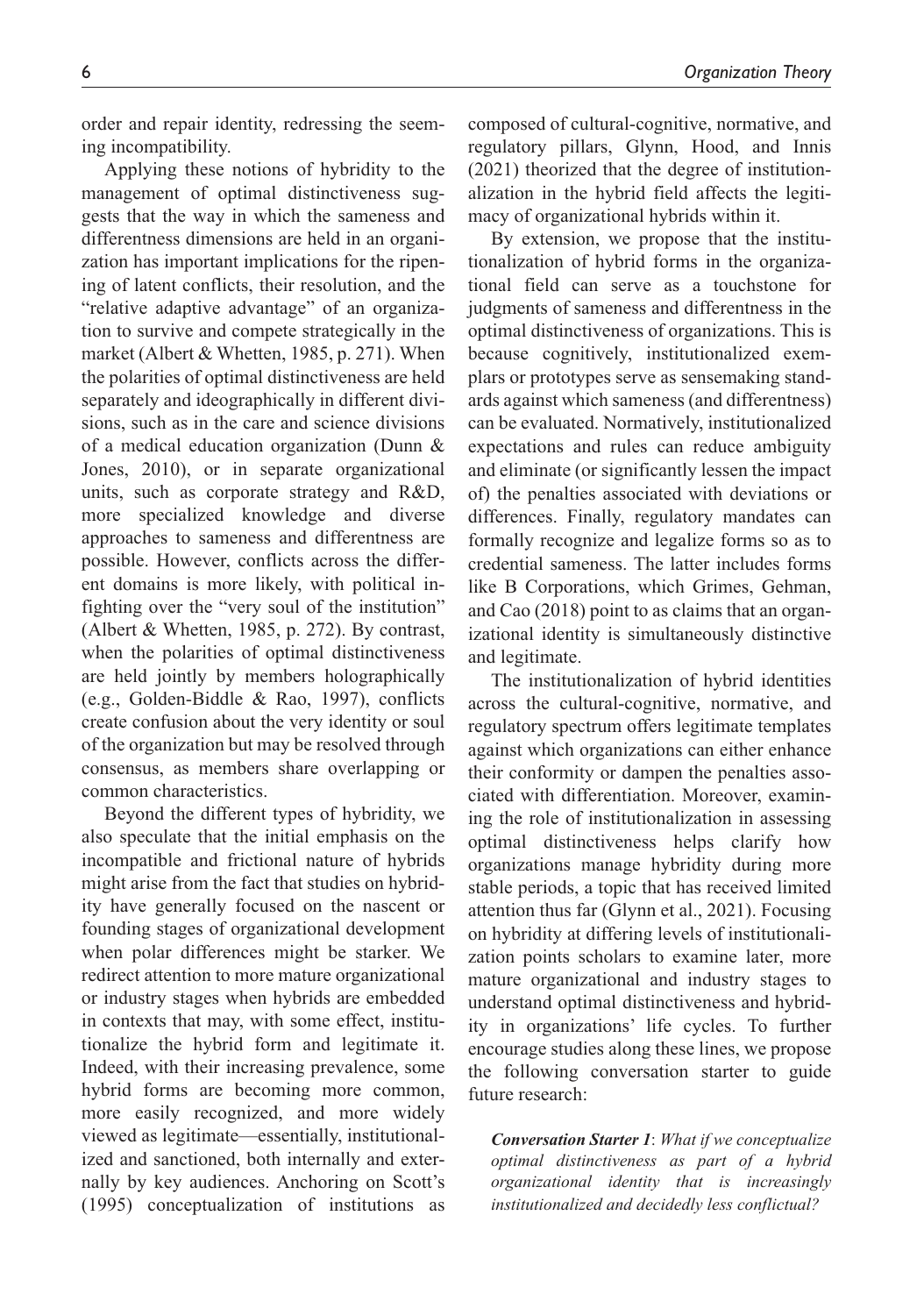## *Optimal distinctiveness and societal culture*

A salient aspect of context that has been undertheorized in optimal distinctiveness studies is the role of the societal culture and, in particular, a consideration of how broad cultural and societal expectations may affect organizations' likelihood and pace of transitions, say from conformity to differentiation or vice versa. By and large, most optimal distinctiveness research to date has focused on organizations in the United States, with a sprinkling of work examining organizations in Chinese, Australian, European, and South and Southeast Asian settings. This broadening of empirical contexts is encouraging, but without a set of more robust studies, we do not yet have a strong basis for considering the cultural embeddedness of optimal distinctiveness or the cultural shaping of optimal distinctiveness dynamics. Indeed, the construct equivalence of optimal distinctiveness across geographies, cultures, and societies is an open question, so cross-cultural comparisons in the construal of organizational optimal distinctiveness await. As Triandis (1982, p. 139) observed,

While most theories of organization are applicable to the cultures in which they are developed, they are not adequate to explain organizational behavior in other cultures because of cultural variations in organizational perceptions, in the use of information, and in patterns of action.

More generally, "institutionalists remind us that no organization can be properly understood apart from its wider social and cultural context" (Scott, 1995, p. 151).

To better understand the potential heterogeneity of optimal distinctiveness dynamics across different cultures and nations, scholars can draw from research in cultural psychology to discern how cross-cultural differences might be salient to optimal distinctiveness. Cultural psychologists have shown that differences in individuals' self-construal lie along the independent–interdependent dimension, which bears a strong similarity to the differentness–sameness tension of optimal distinctiveness. Societal cultures differ

in the emphasis they place on individuation of the self, with it being higher in the United States, where the self is treated as a bundle of distinct, positive, and largely idiosyncratic attributes, and lower in countries like Japan and South Korea, which tend to emphasize interdependence and connectedness (Markus & Kitayama, 1991). For instance, in European-American contexts, the individual and the group are often conceptualized and experienced as separate entities, and the primary task of the self is more likely to revolve around maintaining independence from others and discovering and expressing individual unique inner attributes (Markus & Kitayama, 1991). By contrast, in Korean cultural contexts, "individuals may experience themselves as tightly linked to the collective and [experience] the collective as such an integral part of the self that distinctions between the two may not always be regarded as relevant" (Markus, Mullally, & Kitayama, 1997, p. 38). Thus, in cultures that stress the interdependence of the self, the primary task of the self is more likely to revolve around connecting, fitting in, and assimilating (Markus & Kitayama, 1991).

Although we caution against creating a cross-level fallacy by inferring organizational dynamics through individual tendencies (Rousseau, 1985), we return to the origins of optimal distinctiveness in theories of the self (Brewer, 1991) to discern such international variations. Scholars can speculate whether the functional relationships among independent– interdependent cultural dimensions have a parallel to the sameness–differentness dimensions of optimal distinctiveness across countries. To this end, observations from cultural psychology hint at intriguing possibilities that might guide future research. We might speculate, for instance, whether optimal distinctiveness in Japanese and Korean firms means the same thing as in US firms. One could hypothesize that the former countries might place greater emphasis on the sameness dimension than on the differentness dimension. Alternately, one could propose that cultural differences may cause a delay in the transition from conformity to differentiation in entrepreneurial firms in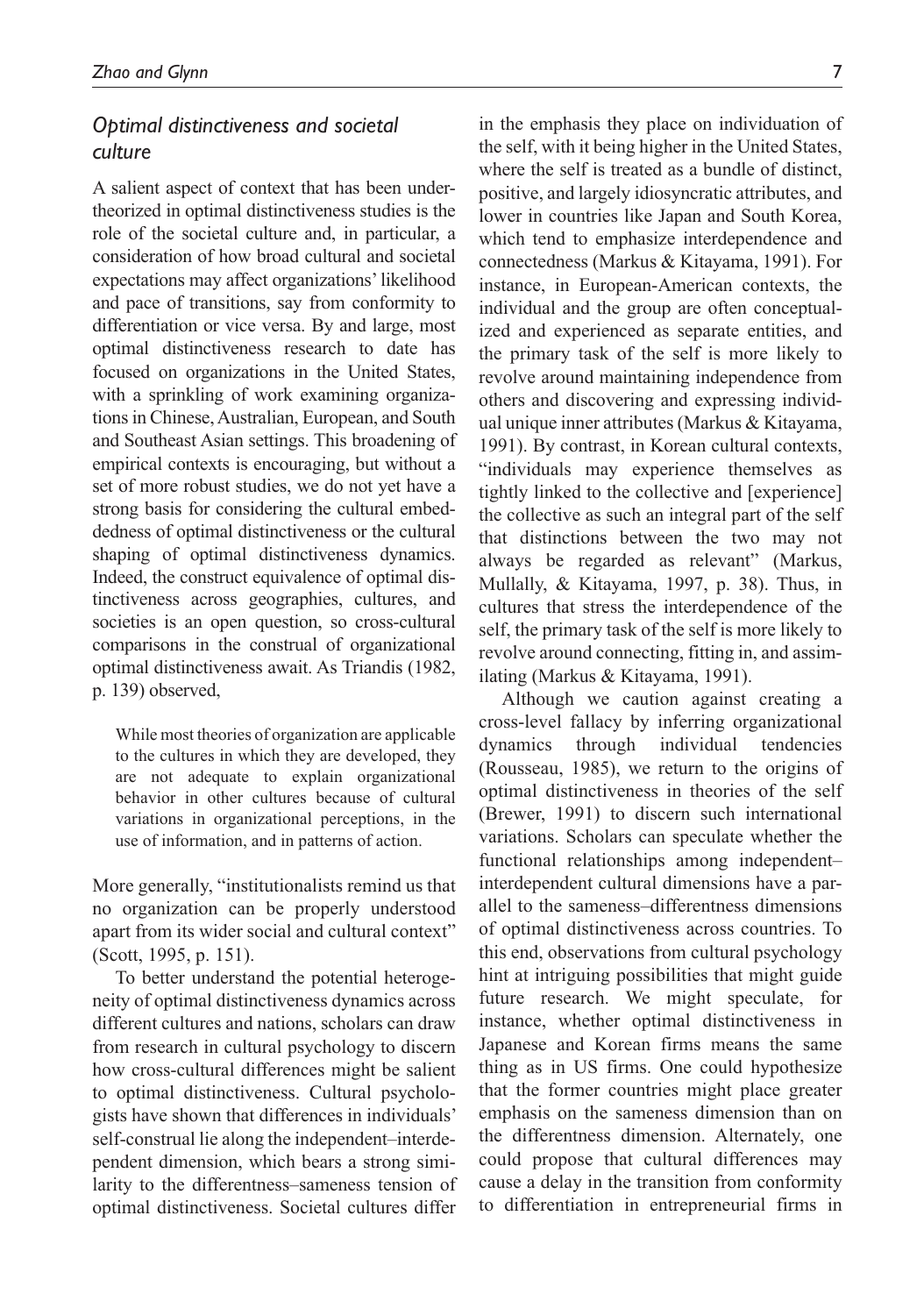nascent industries. Perhaps what we have observed in extant research is primarily the American urge to craft an organizational identity emphasizing independence, autonomy, and individuation. We expect this intellectual exercise to open up exciting research opportunities at the intersection of optimal distinctiveness and international business scholarship, which remains an untapped terrain. Following the preceding arguments, we propose the following conversation starter to guide future research:

*Conversation Starter 2*: *What if optimal distinctiveness is not culturally generalizable? How do the polarities and dynamics of optimal distinctiveness vary across different countries?*

## *Optimal distinctiveness and temporal contingencies*

Increasingly, researchers have moved away from the early static conceptualizations of optimal distinctiveness and turned their attention to the temporal dynamics of this concept. Some scholars have suggested that organizational age attenuates the relevance of optimal distinctiveness—namely, that being optimally distinct from competitors is more important for the survival of newer ventures than for that of older, more established ventures (e.g., Goldenstein, Hunoldt, & Oertel, 2019). More specifically, newer ventures, compared to older ventures, have a stronger need for legitimacy due to the liability of newness (Stinchcombe, 1965) as well as a stronger imperative to escape vulnerable, head-to-head competition with established rivals. In contradistinction, however, Navis and Glynn (2010) demonstrated how in the early stages of a nascent industry, as new firms built a new market category, the firms emphasized conformity over differentiation; in later stages, differentiation trumped conformity. Clearly, more empirical research is needed to tease out how optimal distinctiveness varies across the organizational and industry life cycles.

Broader market category and field evolutionary stages are important temporal contingencies. For instance, Zhao and colleagues (2018) analysed 78 new proto-categories in the US video game market and found that, in the early stage of proto-category emergence, conformity is positively associated with new entrants' sales. As the proto-category evolves, however, a moderate level of differentiation becomes optimal for enhancing sales. Investigating the emergence, collapse, and renewed growth of the "new media" field, Garud, Lant, and Schildt (2019) argued that optimal distinctiveness best describes narrative-discursive possibilities when fields stabilized, whereas generative imitation and strategic distancing better describe possibilities during growth and decline periods. In particular, generative imitation enables entrepreneurs to gain legitimacy in the growth period by establishing a relationship between the symbols in narratives, while strategic distancing allows entrepreneurs to disassociate their ventures from stigmatized cultural symbols during field decline. In general, this emerging body of work on the temporal dynamics of optimal distinctiveness suggest that the evolutionary stages of organizations, fields, industries, and markets all matter in determining what constitutes an optimally distinct positioning strategy over time.

Despite these recent advancements, our knowledge remains limited regarding how organizational optimal distinctiveness processes change over time and in response to contextual and societal shifts. Past studies have approached optimal distinctiveness as a process but have generally stopped short of identifying the underlying mechanisms that precipitate a shift from conformity to differentiation or vice versa. Navis and Glynn (2010), for instance, showed that creating a collective understanding or identity for the new market category of satellite radio precipitated the subsequent strategic differentiation of firms as they crossed the legitimacy threshold. However, they acknowledged that the more micro-level mechanisms underlying this shift were left unspecified. Noteworthy among the few studies on such mechanisms is the work by Zhao and colleagues (2018), in which the authors explicitly theorized and tested the mechanisms underlying the shift in optimal competitive positioning. They found that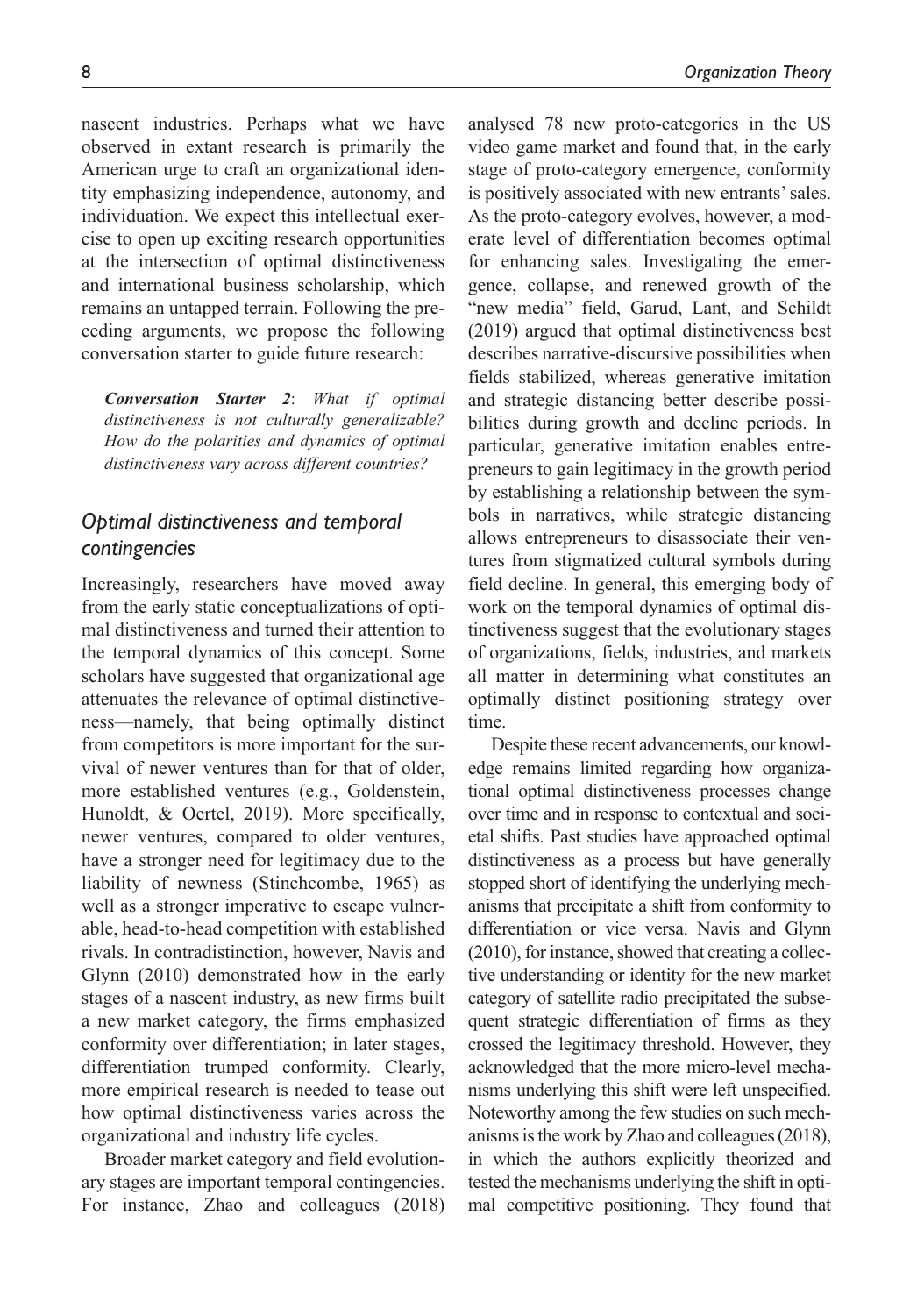three mechanisms explain the shift to differentiation in a crowded category space: expanding knowledge of the exemplar, increasing satiation among consumers, and intensifying competition among members of a category. The authors noted that, in this process, the mediating and evaluative role of critics also becomes increasingly salient, serving as an important force pushing towards more differentiation.

Building on and extending these pioneering works, a dynamic approach to optimal distinctiveness might more fully explore the microfoundations of the processes. The following are important questions to ask: What are the triggers that motivated optimal distinctiveness shifts? Do these triggers arise externally from industry templates or from broader economic, cultural, or political sentiments? Or, do they arise internally from firms' competitive positioning or changes in the firms themselves? Identifying such mechanisms is an important first step in articulating a more dynamic view of optimal distinctiveness. To this end, a recent study by Mathias, Huyghe, Frid, and Galloway (2018) showed that smaller, craft-based organizations sustained the cohesion and cooperation within their community even as their collective identity became established and mature. These craft-based organizations were able to do so because various field-level forces, such as the existence of a strong, oppositional collective identity (i.e., mass producers) and a mutual-help mentality, delayed their transition from cooperation to differentiation and competition mode. Future research should continue exploring such temporal dynamics of optimal distinctiveness and associated underlying mechanisms by addressing the following:

*Conversation Starter 3*: *What if optimal distinctiveness is modeled more explicitly as a dynamic equilibrium that changes over time and in response to internal and external shifts?*

## *Contextualize optimal distinctiveness against different benchmarks*

Optimal distinctiveness loses meaning without considering the benchmark against which it is gauged. Overall, studies have tended to use category prototypes or industry norms as the default benchmarks against which firms' optimally distinct positioning strategies are evaluated (e.g., Haans, 2019; Miller et al., 2018). Going beyond the prototype-based model, Zhao and colleagues (2018) introduced the exemplar model and proposed that exemplars—highly salient and successful product offerings or organizations—can serve as important alternative benchmarks for focalizing audience attention, anchoring social evaluations, and shaping market outcomes. The exemplar model may be particularly suitable for studying emerging and constantly evolving markets in which prototypes have yet to emerge and stabilize. Subsequent research has demonstrated the effectiveness of exemplars for new venture image formation (Younger & Fisher, 2020) and for shaping market entry strategies and outcomes (Barlow et al., 2019).

In addition to category prototypes and exemplars, other types of benchmarks for gauging optimal distinctiveness have also emerged. For example, Garud and colleagues (2019) found that when there is a lack of consensual understanding of field-wide symbols, new ventures tend to use other relationally salient ventures and their symbols as references. Compared to these externally derived benchmarks, Conger, McMullen, Bergman, and York (2018) proposed that instead of being driven by purely external evaluations, optimal distinctiveness might be shaped by entrepreneurs themselves as their own expectations and identity-driven selfreflections may balance with external evaluations (also see Grimes, 2018; Zuzul & Tripsas, 2020). On balance, research examining the benchmarks used in gauging optimal distinctiveness have tended to rely primarily on external standards, while approaches using internally driven standards are beginning to emerge.

More explicitly identifying and conceptualizing benchmarks for gauging optimal distinctiveness can help further contextualize optimal distinctiveness and open up exciting research opportunities. Here we highlight two promising avenues for future research. First, most studies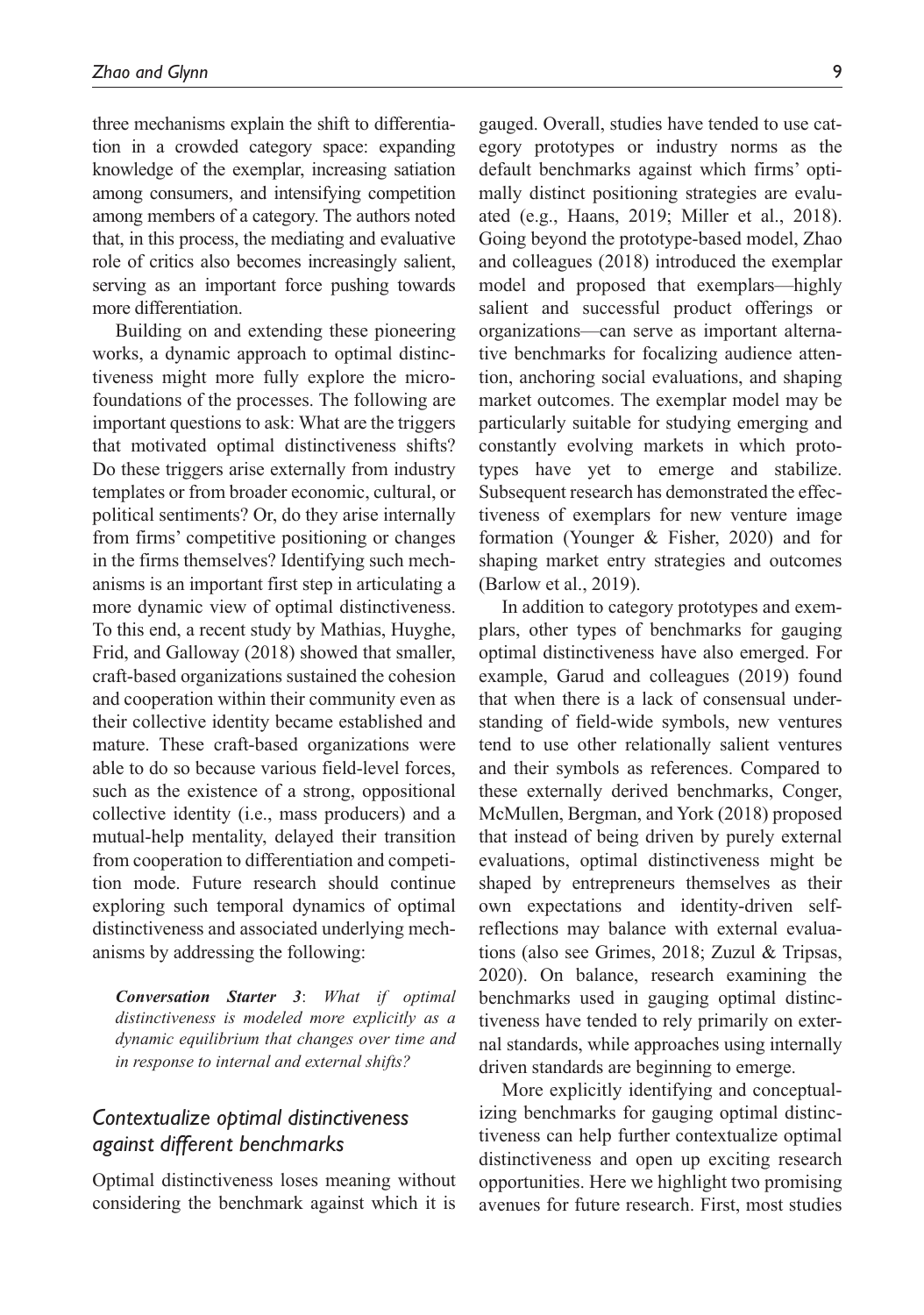to date have assumed one benchmark (either explicitly or implicitly) in their conceptualization and measurement of optimal distinctiveness. However, the more interesting scenario is when multiple distinct benchmarks coexist and are equally relevant in audiences' evaluations (Bu et al., 2022). In this case, various questions arise: How do audiences pick which benchmark to use in attending to and evaluating an organization? Is there a sequence in terms of how audiences apply these alternative benchmarks? If so, in what order do they apply them, and what determines the order? In light of these alternative benchmarks, how do organizations position themselves to be optimally distinct? Will the impact of an organization's conformity (versus differentiation) against one benchmark on audience perceptions and evaluations vary depending on its conformity (versus differentiation) against another benchmark? Addressing such dual or multiple benchmark challenges will generate important insights regarding the complexity of organizations' strategic moves and the corresponding audience responses.

Second, one limitation of existing studies is that they have tended to take a passive stance towards optimal distinctiveness benchmarks. Although this assumption of static benchmarks enables more parsimonious theorization and tests of optimal distinctiveness, it is, at best, an incomplete reflection of reality. Given that actual competitive engagement occurs at the action-response level (Chen & Miller, 2012), scholars need to think about optimal distinctiveness not simply as a singular focal firm decision but instead as a decision in the context of the interactive competitive dynamics between a focal firm and a benchmark organization.

To expand our research horizons, future research can begin to conceptually and empirically examine a series of dyadic organizational actions by asking the following questions: What is the most relevant benchmark a firm chooses to optimally position itself? Is this benchmark internally derived from entrepreneurs' identities, values, and beliefs, or externally derived through observations of prototypes, exemplars, or relationally salient others? Given this benchmark,

what constitutes an optimal positioning strategy? When a benchmark is externally derived, what is the benchmark organization's mettle and capability in responding to the focal firm's positioning strategy? What determines the number, speed, and strength of such responses? Further, how do these responses in turn shape the focal firm's optimal positioning strategy and associated performance outcomes?

Attending to these questions will help advance the optimal distinctiveness research agenda by building a bridge between the optimal distinctiveness and competitive dynamics literatures, which is largely absent today. Some recent studies in optimal distinctiveness have demonstrated the advantages of conforming to (and perhaps later deviating from) category exemplars—highly salient and successful members of a category—in new market entry (Barlow et al., 2019; Younger & Fisher, 2020; Zhao et al., 2018). The argument is that conforming to category exemplars helps entrants gain legitimacy, garner attention from key stakeholders, and enhance their appeal. Compared with these benefits, potential challenges of positioning close to category exemplars have been largely underplayed. Social comparison scholars, however, have demonstrated that social evaluations do not occur in isolation but through comparisons between an actor and a reference group (e.g., Festinger, 1954; Goodman & Haisley, 2007). By conforming to category exemplars and gaining more attention from key stakeholders, firms also place themselves in the position to be evaluated and compared with the exemplars by stakeholders (Audia, Brion, & Greve, 2015; Smith & Chae, 2017). Therefore, when a firm positions itself near a category exemplar, it risks being compared against an exceptionally well-performing firm. This close scrutiny and evaluation may not always be advantageous.

Moreover, exemplars are not passive receptors of strategic actions but may actively respond to new entrants' strategic moves. Although exemplar firms may be less likely to initiate competitive moves due to complacency and inertia, they are typically more responsive when they sense a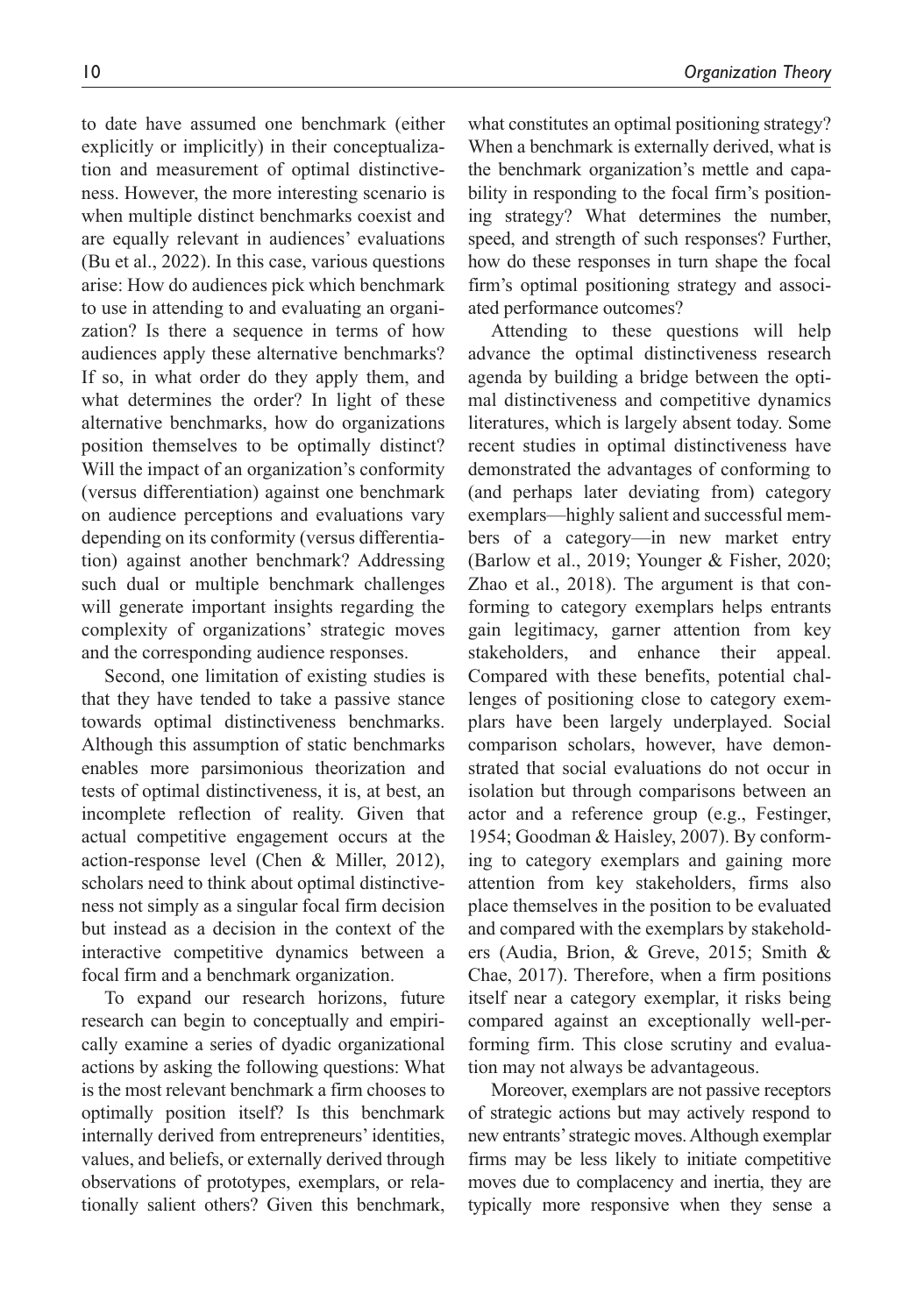threat from new entrants, thus triggering the need to protect their reputations (Chen & Hambrick, 1995). Exemplar firms' responses are especially likely and especially strong when new entrants benefit from flexibility and rapidity, and they are normally faster implementers of the competitive actions (MacMillan, 1980). Exemplar firms may also announce their countermoves quickly so as to clearly signal to stakeholders and competitors that they are not passive and to prevent further attacks (Chen & MacMillan, 1992; Chen & Hambrick, 1995).

Therefore, new entrants and exemplar firms not only need to optimally position themselves in the market against their own peer groups but also need to take into account each other's competitive actions and counteractions to constantly adjust their positioning strategies. In addition, new entrants need to be conscious of how their positioning strategies affect the comparison set they are put in by audiences in their assessment as well as what resource profile will not only enable their initial entry but also enhance their post-entry performance (Zhao, Ishihara, & Jennings, 2020). We see ample opportunities for optimal distinctiveness scholars to engage more seriously the large body of research on competitive dynamics, and vice versa. Summarizing our preceding arguments, we propose the following conversation starters to guide future research:

*Conversation Starter 4*: *How do organizations pursue optimal positioning strategies when they are evaluated against multiple distinct benchmarks?*

*Conversation Starter 5*: *How does an explicit consideration of competitive dynamics between a firm and its benchmarks inform our study of the firm's optimal positioning strategy?*

## **Conclusion**

Optimal distinctiveness has fostered a generative research agenda with a diversity of views on theorizations and empirical modeling. Despite this diversity, there has been increasing consensus that the sameness–differentness tension is a common challenge that organizations face, and that optimal distinctiveness represents a major area of research where OT and strategy scholars can converse. As more strategy and OT scholars join the conversation on optimal distinctiveness, an emerging line of research has focused on the contextualization of optimal distinctiveness and examined various conditions under which the nature and strength of the sameness–differentness tension shift. This trend of contextualizing optimal distinctiveness has helped address conflicting findings in past studies and has also complicated our understanding of how optimal distinctiveness and the underlying legitimacy and competitive mechanisms manifest differently across different contexts. While this development is encouraging, we believe the current effort of contextualizing optimal distinctiveness remains insufficient, and the potential of using optimal distinctiveness as a platform to encourage conversations between strategy and OT scholars, and among the management community more broadly, has yet to be fully unleashed.

In this paper, we identified four avenues for further contextualizing optimal distinctiveness and proposed five conversation starters to guide future research. These four avenues—organizational hybridity, societal culture, temporal contingencies, and benchmarks for gauging optimal distinctiveness—serve as conducive platforms for not only enhancing our understanding of optimal distinctiveness but also broadening the impact of optimal distinctiveness scholarship by bridging it with contemporary OT topics, connecting it with the international business domain, and further furnishing the much-needed integration between OT and strategy research.

#### **Authors' Note**

Mary Ann Glynn is now affiliated to Department of Sociology, Harvard University.

#### **Acknowledgements**

We would like to thank Joel Gehman and Eva Boxenbaum for their encouragement and excellent editorial guidance. This paper is truly a collaborative effort between the two authors and partially supported by the Institute for Entrepreneurship and Competitive Enterprise Faculty Fellowship awarded to the first author.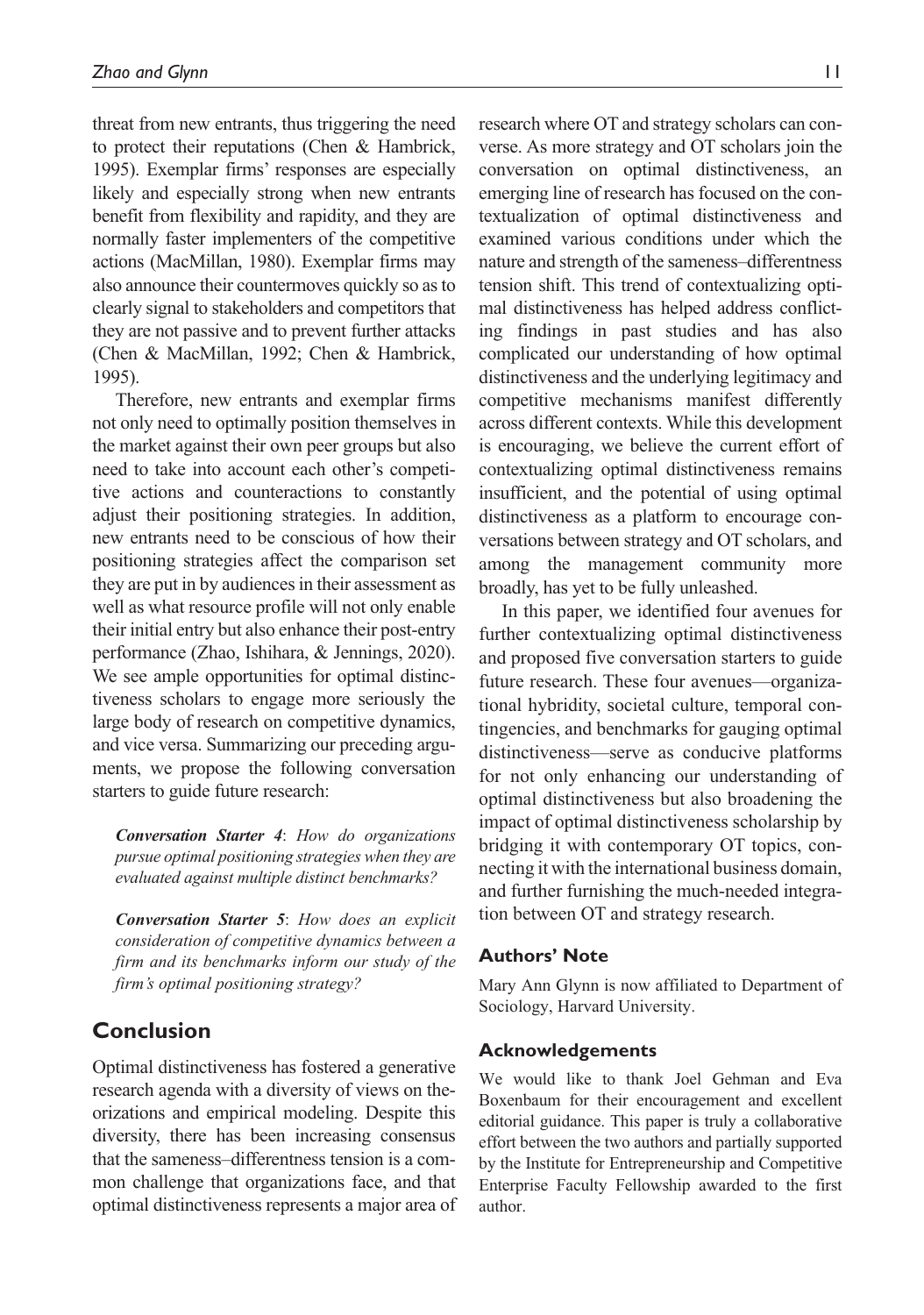## **Declaration of conflicting interests**

The author(s) declared no potential conflicts of interest with respect to the research, authorship, and/or publication of this article.

## **Funding**

The author(s) received no financial support for the research, authorship, and/or publication of this article.

#### **References**

- Albert, S., & Whetten, D. A. (1985). Organizational identity. *Research in Organizational Behavior*, *7*, 263–295.
- Almandoz, J. (2014). Founding teams as carriers of competing logics: When institutional forces predict banks' risk exposure. *Administrative Science Quarterly*, *59*, 442–473.
- Audia, P., Brion, S., & Greve, H. (2015). Selfassessment, self-enhancement, and the choice of comparison organizations for evaluating organizational performance. *Cognition and Strategy (Advances in Strategic Management, Vol. 32)*, Emerald Group Publishing Limited, pp. 89–118.
- Barlow, M. A., Verhaal, J. C., & Angus, R. W. (2019). Optimal distinctiveness, strategic categorization, and product market entry on the Google Play app platform. *Strategic Management Journal*, *40*, 1219–1242.
- Barney, J. (1991). Firm resources and sustained competitive advantage. *Journal of Management*, *17*, 99–120.
- Battilana, J., & Dorado, S. (2010). Building sustainable hybrid organizations: The case of commercial microfinance organizations. *Academy of Management Journal*, *53*, 1419–1440.
- Battilana, J., & Lee, M. (2014). Advancing research on hybrid organizing: Insights from the study of social enterprises. *Academy of Management Annals*, *8*(1), 397–441.
- Battilana, J., Sengul, M., Pache, A.-C., & Model, J. (2015). Harnessing productive tensions in hybrid organizations: The case of work integration social enterprises. *Academy of Management Journal*, *58*, 1658–1685.
- Bu, J., Zhao, E. Y., Li, K., & Li J. (2022). "Multilevel optimal distinctiveness: Examining the impact of within- and between-organization distinctiveness of product design on market performance." *Strategic Management Journal*, Forthcoming.
- Brewer, M. B. (1991). The social self: On being the same and different at the same time. *Personality and Social Psychology Bulletin*, *17*, 475–482.
- Chen, M. J., & Hambrick, D. C. (1995). Speed, stealth, and selective attack: How small firms differ from large firms in competitive behavior. *Academy of Management Journal*, *38*, 453–482.
- Chen, M. J., & MacMillan, I. C. (1992). Nonresponse and delayed response to competitive moves: The roles of competitor dependence and action irreversibility. *Academy of Management Journal*, *35*, 539–570.
- Chen, M. J., & Miller, D. (2012). Competitive dynamics: Themes, trends, and a prospective research platform. *Academy of Management Annals*, *6*(1), 135–210.
- Cobb, A., Wry, T., & Zhao, E. Y. (2016). Funding financial inclusion: Institutional logics and the contextual contingency of funding for microfinance organizations. *Academy of Management Journal*, *59*, 2103–2131.
- Conger, M., McMullen, J. S., Bergman Jr, B. J., & York, J. G. (2018). Category membership, identity control, and the reevaluation of prosocial opportunities. *Journal of Business Venturing*, *33*, 179–206.
- Davis, G. F., & DeWitt, T. (2021). Organization theory and the resource-based view of the firm: The great divide. *Journal of Management*, forthcoming.
- Deephouse, D. L. (1999). To be different, or to be the same? It's a question (and theory) of strategic balance. *Strategic Management Journal*, *20*, 147–166.
- DiMaggio, P. J., & Powell, W. W. (1991). *The new institutionalism in organizational analysis*. Chicago: University of Chicago Press.
- Dunn, M. B., & Jones, C. (2010). Institutional logics and institutional pluralism: The contestation of care and science logics in medical education, 1967–2005.*Administrative Science Quarterly*, *55*, 114–149.
- Durand, R., & Haans, R. F. J. (2022). Optimally distinct? Understanding the motivation and ability of organizations to pursue optimal distinctiveness (or not). *Organization Theory*, [https://doi.](https://doi.org/10.1177/26317877221079341) [org/10.1177/26317877221079341](https://doi.org/10.1177/26317877221079341)*.*
- Festinger, L. (1954). A theory of social comparison processes. *Human Relations*, *7*(2), 117–140.
- Finkelstein, S., & Hambrick, D. C. (1990). Topmanagement-team tenure and organizational outcomes: The moderating role of managerial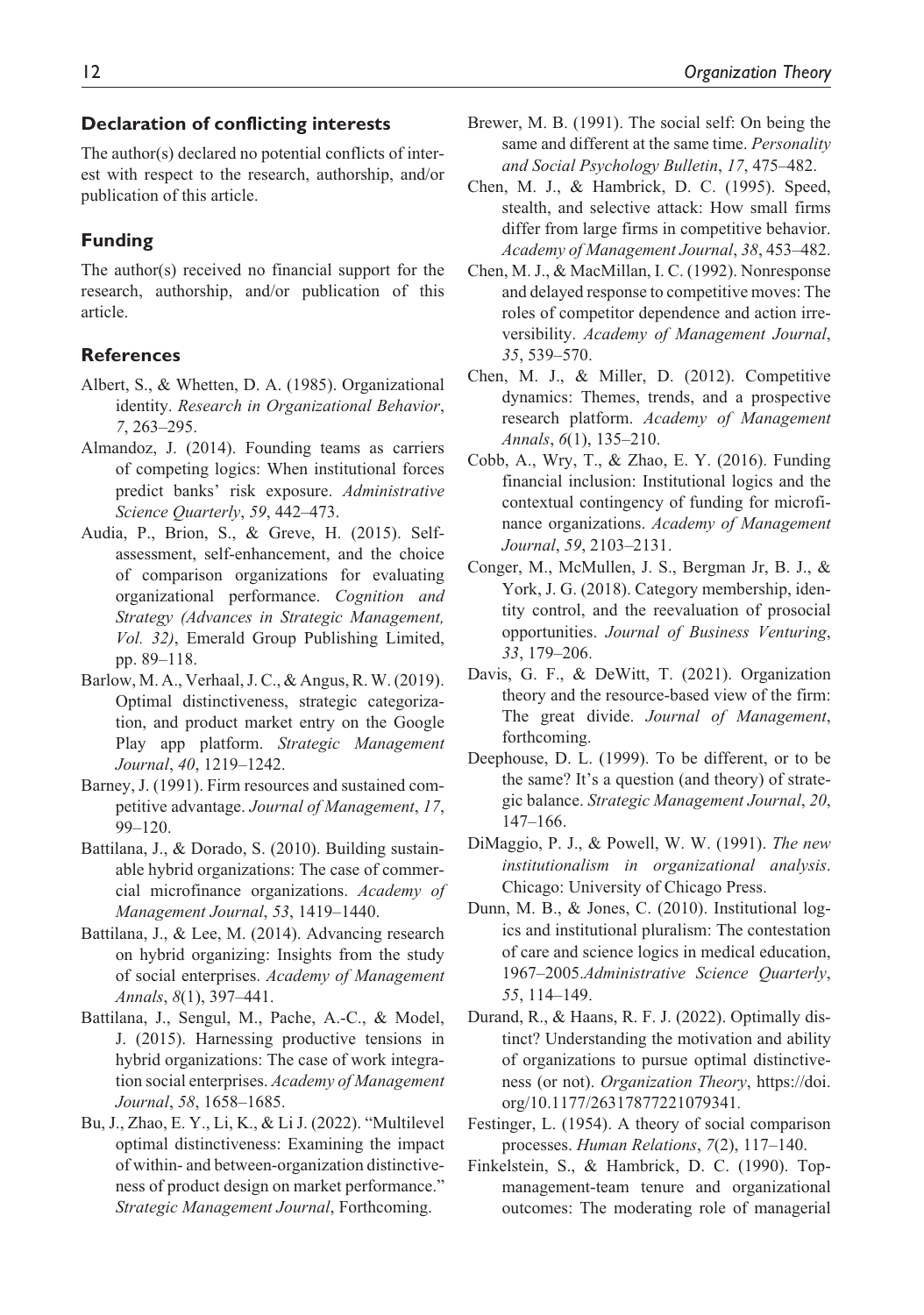discretion. *Administrative Science Quarterly*, *35*, 484–503.

- Garud, R., Lant, T. K., & Schildt, H. A. (2019). Generative imitation, strategic distancing and optimal distinctiveness during the growth, decline and stabilization of Silicon Alley. *Innovation*, *21*(1), 187–213.
- Ge, J., & Micelotta, E. (2019). When does the family matter? Institutional pressures and corporate philanthropy in China. *Organization Studies*, *40*, 833–857.
- Gehman, J., & Grimes, M. (2017). Hidden badge of honor: How contextual distinctiveness affects category promotion among certified B Corporations. *Academy of Management Journal*, *60*, 2294–2320.
- Glynn, M. A. (2000). When cymbals become symbols: Conflict over organizational identity within a symphony orchestra. *Organization Science*, *11*, 285–298.
- Glynn, M. A., & Abzug, R. (2002). Institutionalizing identity: Symbolic isomorphism and organizational names. *Academy of Management Journal*, *45*, 267–280.
- Glynn, M. A., Barr, P. S., & Dacin, M. T. (2000). Pluralism and the problem of variety. *Academy of Management Review*, *25*, 726–734.
- Glynn, M. A., Hood, E., & Innis, B. (2021). Taking hybridity for granted: Institutionalization and hybrid identification. *Research in the Sociology of Organizations*, *69*, 53–72.
- Golden-Biddle, K., & Rao, H. (1997). Breaches in the boardroom: Organizational identity and conflicts of commitment in a nonprofit organization. *Organization Science*, *8*, 593–611.
- Goldenstein, J., Hunoldt, M., & Oertel, S. (2019). How optimal distinctiveness affects new ventures' failure risk: A contingency perspective. *Journal of Business Venturing*, *34*, 477–495.
- Goodman, P. S., & Haisley, E. (2007). Social comparison processes in an organizational context: New directions. *Organizational Behavior and Human Decision Processes*, *102*(1), 109–125.
- Greve, H. (2021). The resource-based view and learning theory: Overlaps, differences, and a shared future. *Journal of Management*, forthcoming.
- Grimes, M. G. (2018). The pivot: How founders respond to feedback through idea and identity work. *Academy of Management Journal*, *61*, 1692–1717.
- Grimes, M. G., Gehman, J., & Cao, K. (2018). Positively deviant: Identity work through B Corporation certification. *Journal of Business Venturing*, *33*, 130–148.
- Gümüsay, A. A., Smets, M., & Morris, T. (2020). 'God at work': Engaging central and incompatible institutional logics through elastic hybridity. *Academy of Management Journal*, *63*, 124–154.
- Gupta, K., Crilly, D., & Greckhamer, T. (2020). Stakeholder engagement strategies, national institutions, and firm performance: A configurational perspective. *Strategic Management Journal*, *41*, 1869–1900.
- Haans, R. F. (2019). What's the value of being different when everyone is? The effects of distinctiveness on performance in homogeneous versus heterogeneous categories. *Strategic Management Journal*, *40*, 3–27.
- Lounsbury, M., Gehman, J., & Glynn, M. A. (2019). Beyond homo entrepreneurus: Judgment and the theory of cultural entrepreneurship. *Journal of Management Studies*, *56*, 1214–1236.
- Lounsbury, M., & Glynn, M. A. (2001). Cultural entrepreneurship: Stories, legitimacy, and the acquisition of resources. *Strategic Management Journal*, *22*, 545–564.
- MacMillan, I. C. (1980). How business strategies can use guerrilla warfare tactics. *Journal of Business Strategy*, *1*(3), 63–65.
- Markus, H. R., & Kitayama, S. (1991). Culture and the self: Implications for cognition, emotion, and motivation. *Psychological Review*, *98*(2), 224–253.
- Markus, H. R., Mullally, P. R., & Kitayama, S. (1997). Selfways: Diversity in modes of cultural participation. In *Emory symposia in cognition* (*Vol. 7*, pp. 13–61). Cambridge: Cambridge University Press.
- Mathias, B., Huyghe, A., Frid, C., & Galloway, T. (2018). Paying it forward: An identify perspective on cooperation in the craft beer industry. *Strategic Management Journal*, *39*, 3086–3115.
- McKnight, B., & Zietsma, C. (2018). Finding the threshold: A configurational approach to optimal distinctiveness. *Journal of Business Venturing*, *33*, 493–512.
- Miller, D., Amore, M. D., Le Breton-Miller, I., Minichilli, A., & Quarato, F. (2018). Strategic distinctiveness in family firms: Firm institutional heterogeneity and configurational multidimensionality. *Journal of Family Business Strategy*, *9*(1), 16–26.
- Miller, D., Le Breton-Miller, I., & Lester, R. H. (2013). Family firm governance, strategic conformity, and performance: Institutional vs. strategic perspectives. *Organization Science*, *24*, 189–209.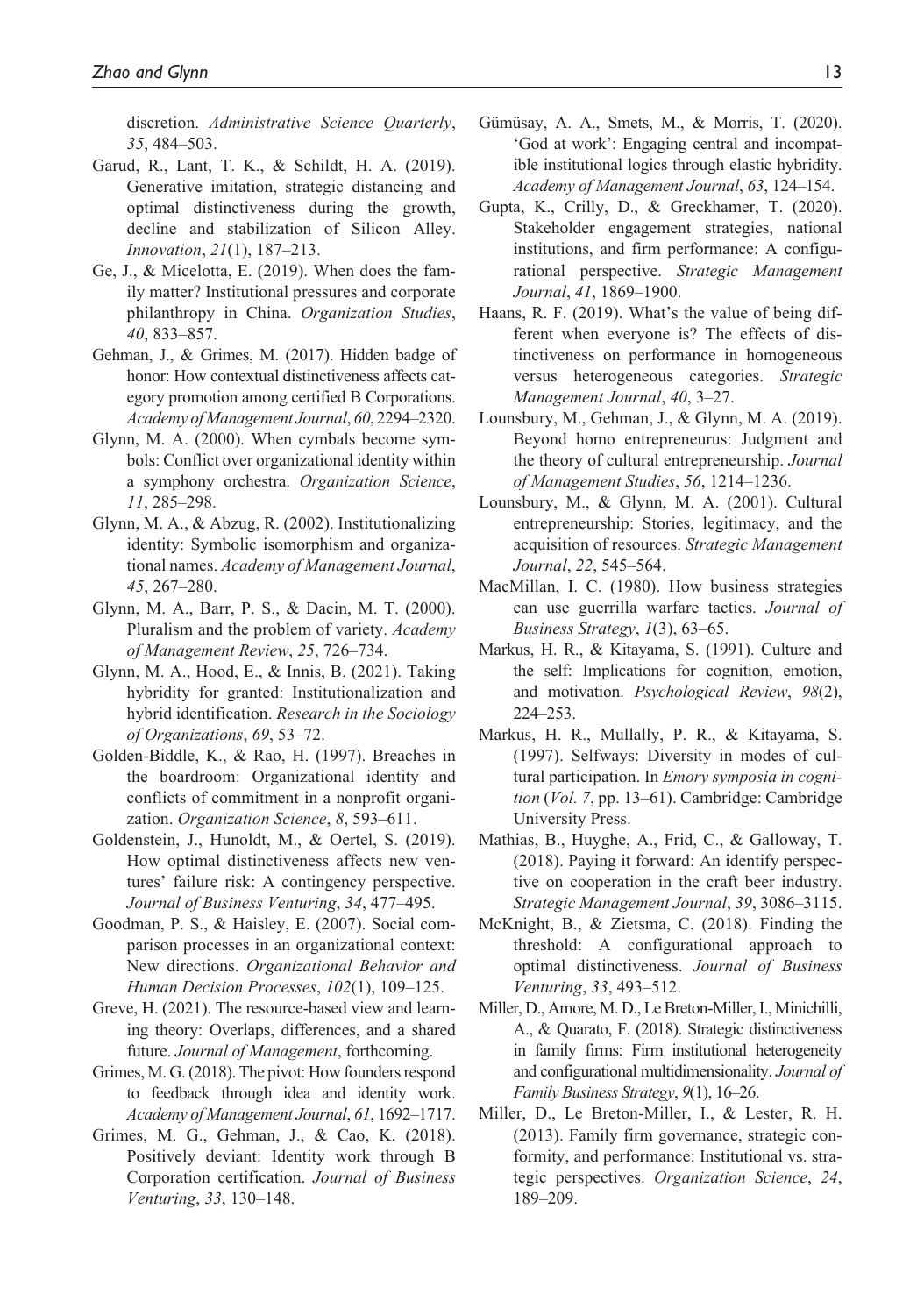- Navis, C., & Glynn, M. A. (2010). How new market categories emerge: Temporal dynamics of legitimacy, identity, and entrepreneurship in satellite radio, 1990–2005. *Administrative Science Quarterly*, *55*, 439–471.
- Navis, C., & Glynn, M. A. (2011). Legitimate distinctiveness and the entrepreneurial identity: Influence on investor judgments of new venture plausibility. *Academy of Management Review*, *36*, 479–499.
- Oliver, C. (1991). Strategic responses to institutional processes. *Academy of Management Review*, *16*, 145–179.
- Oliver, C. (1997). Sustainable competitive advantage: Combining institutional and resourcebased views. *Strategic Management Journal*, *18*, 697–713.
- Prato, M., Kypraios, E., Ertug, G., & Lee, Y. G. (2019). Middle-status conformity revisited: The interplay between achieved and ascribed status. *Academy of Management Journal*, *62*, 1003–1027.
- Rousseau, D. M. (1985). Issues of level in organizational research: Multi-level and cross-level perspectives. *Research in Organizational Behavior*, *7*, 1–37.
- Scott, W. R. (1995). *Institutions and organizations*. Thousand Oaks, CA: SAGE Publications.
- Smith, E. B., & Chae, H. (2017). The effect of organizational atypicality on reference group selection and performance evaluation. *Organization Science*, *28*, 1134–1149.
- Smith, W. K., & Besharov, M. L. (2019). Bowing before dual gods: How structured flexibility sustains organizational hybridity. *Administrative Science Quarterly*, *64*, 1–44.
- Stinchcombe, A. L. (1965). Social structure and organizations. In J. G. March (Ed.), *Handbook of organizations* (pp. 142–193). Chicago: Rand McNally.
- Syakhroza, M. A., Paolella, L., & Munir, K. (2019). Holier than thou? Identity buffers and adoption of controversial practices in the Islamic banking category. *Academy of Management Journal*, *62*, 1252–1277.
- Taeuscher, K., & Roth, H. 2021. Optimal distinctiveness in platform markets: Leveraging complementors as legitimacy buffers. *Strategic Management Journal*, *42*, 435–461.
- Triandis, H. C. (1982). Dimensions of cultural variation as parameters of organizational theories. *International Studies of Management & Organization*, *12*(4), 139–169.
- Wry, T., & Zhao, E. Y. (2018). Taking trade-offs seriously: Examining the contextually contingent relationship between social outreach intensity and financial sustainability in global microfinance. *Organization Science*, *29*, 507–528.
- Yan, S, Ferraro, F, & Almandoz, J. (2019). The rise of socially responsible investment funds: The paradoxical role of the financial logic. *Administrative Science Quarterly*, *64*, 466–501.
- Younger, S., & Fisher, G. (2020). The exemplar enigma: New venture image formation in an emergent organizational category. *Journal of Business Venturing*, *35*(1).
- Zhang, Y., Wang, H., & Zhou, X. (2019). Dare to be different? Conformity vs. differentiation in corporate social activities of Chinese firms and market responses. *Academy of Management Journal*, forthcoming.
- Zhao, E. Y. (2022). *Optimal distinctiveness: A new approach to the competitive positioning of organizations and markets*. Cambridge: Cambridge University Press.
- Zhao, E. Y., Fisher, G., Lounsbury, M., & Miller, D. (2017). Optimal distinctiveness: Broadening the interface between institutional theory and strategic management. *Strategic Management Journal*, *38*, 93–113.
- Zhao, E. Y., Ishihara, M., & Jennings, P. D. (2020). Strategic entrepreneurship's dynamic tensions: Converging (diverging) effects of experience and networks on market entry timing and entrant performance. *Journal of Business Venturing*, *35*(2).
- Zhao, E. Y., Ishihara, M., Jennings, P. D., & Lounsbury, M. (2018). Optimal distinctiveness in the console video game industry: An exemplar-based model of proto-category evolution. *Organization Science*, *29*, 588–611.
- Zhao, E. Y., Ishihara, M., & Lounsbury, M. (2013). Overcoming the illegitimacy discount: Cultural entrepreneurship in the US feature film industry. *Organization Studies*, *34*, 1747–1776.
- Zhao, E. Y., & Wry, T. (2016). Not all inequality is equal: Deconstructing the societal logic of patriarchy to understand microfinance lending to women. *Academy of Management Journal*, *59*, 1994–2020.
- Zuckerman, E. W. (2016). Optimal distinctiveness revisited: An integrative framework for understanding the balance between differentiation and conformity in individual and organizational identities. In M. G. Pratt*, et al*. (Eds.), *Oxford Handbook on organizational identity* (pp. 183– 199). Oxford: Oxford University Press.